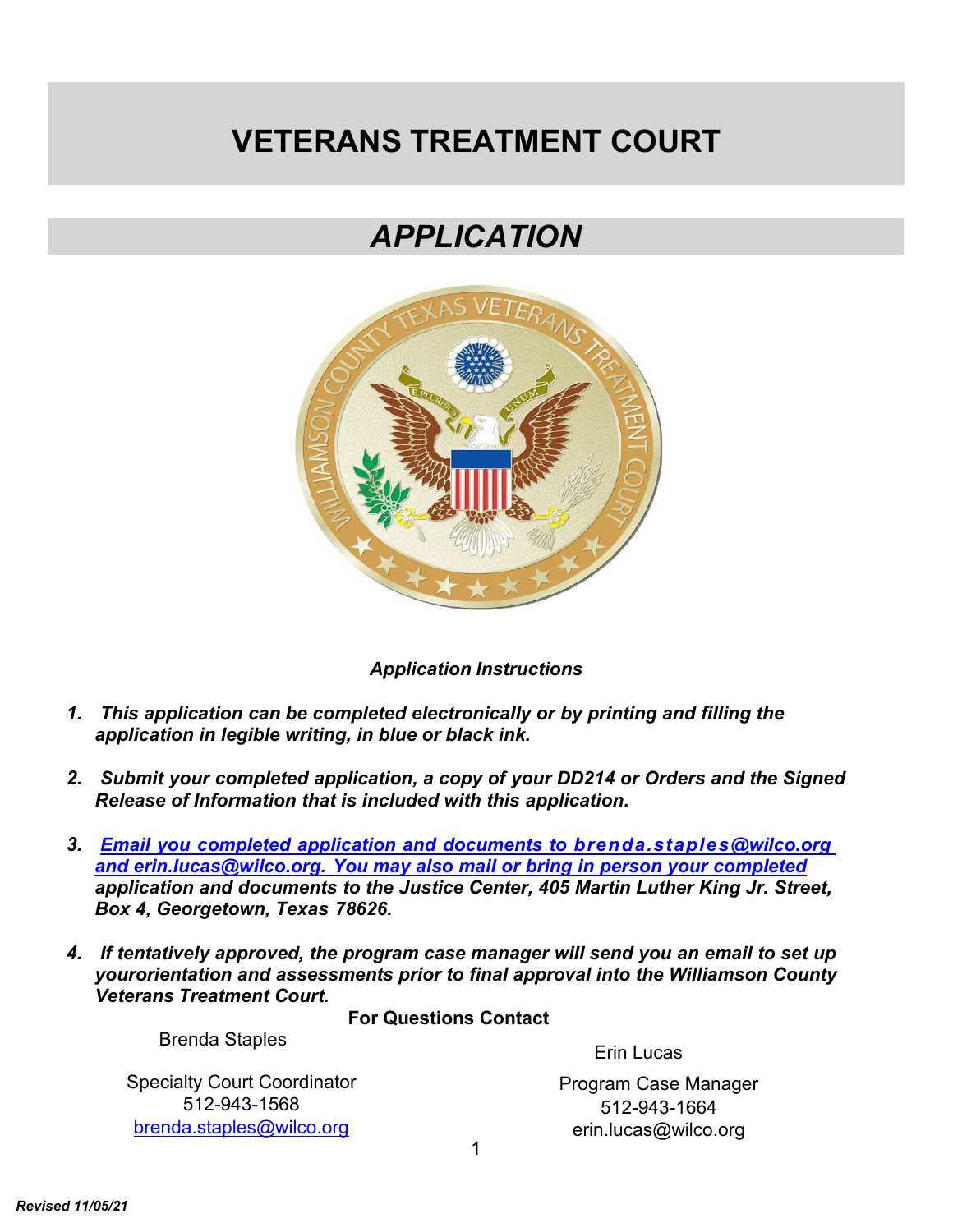|                                                     | <b>CASE INFORMATION</b>                   |
|-----------------------------------------------------|-------------------------------------------|
| <b>Applicant's Name</b>                             |                                           |
| <b>Applicant's E-Mail</b>                           |                                           |
| Cause Number(s)                                     |                                           |
| Offense(s)                                          |                                           |
| Offense Date(s)                                     |                                           |
| <b>Attorney's Name</b>                              |                                           |
| Attorney's<br><b>Telephone Number</b><br>and E-Mail |                                           |
| Court Type and<br><b>Court Number</b>               | Felony Misdemeanor<br><b>Court Number</b> |
| <b>Next Court Setting</b>                           |                                           |

My client is not fluent in English and is requesting an accommodation for the following language:

Prior Veterans Treatment Court participant: \_\_\_Yes \_\_\_No. If Yes, please list date and location of participation: \_\_\_\_\_\_\_\_\_\_\_\_\_\_\_\_\_\_\_\_\_\_\_\_\_\_\_\_\_\_\_\_\_\_\_\_\_\_\_\_\_\_\_\_\_\_\_\_\_\_\_\_.

.

#### **PART 1: APPLICANT'S PERSONAL DATA SHEET**

| <b>Personal Information</b>        |                                |                             |                      |  |  |
|------------------------------------|--------------------------------|-----------------------------|----------------------|--|--|
| <b>First Name</b>                  | <b>Middle Name</b>             | <b>Last Name</b>            |                      |  |  |
|                                    |                                |                             |                      |  |  |
| <b>Maiden Name</b>                 | <b>Nickname or Alias</b>       | Date of Birth               |                      |  |  |
|                                    |                                |                             |                      |  |  |
| <b>Highest Education Completed</b> | <b>Marital Status</b>          | <b>Number of Dependents</b> |                      |  |  |
|                                    |                                |                             |                      |  |  |
| <b>Social Security Number</b>      | <b>Driver's License Number</b> | <b>DL State</b>             | <b>DL Expiration</b> |  |  |
|                                    |                                |                             |                      |  |  |
| Race                               | <b>Place of Birth</b>          | <b>Citizenship</b>          |                      |  |  |
|                                    |                                |                             |                      |  |  |

#### **Residential Address**

| <b>Address</b> |                              | Apt# | <b>City</b>                                       | <b>State</b> | <b>Zip Code</b>                       |
|----------------|------------------------------|------|---------------------------------------------------|--------------|---------------------------------------|
|                |                              |      |                                                   |              |                                       |
| County         |                              |      | How long have you lived at this physical address? |              | Do you rent or own?                   |
|                |                              |      |                                                   |              |                                       |
|                | <b>Primary Phone Number:</b> |      |                                                   |              | <b>Secondary Contact Phone Number</b> |
|                |                              |      |                                                   |              |                                       |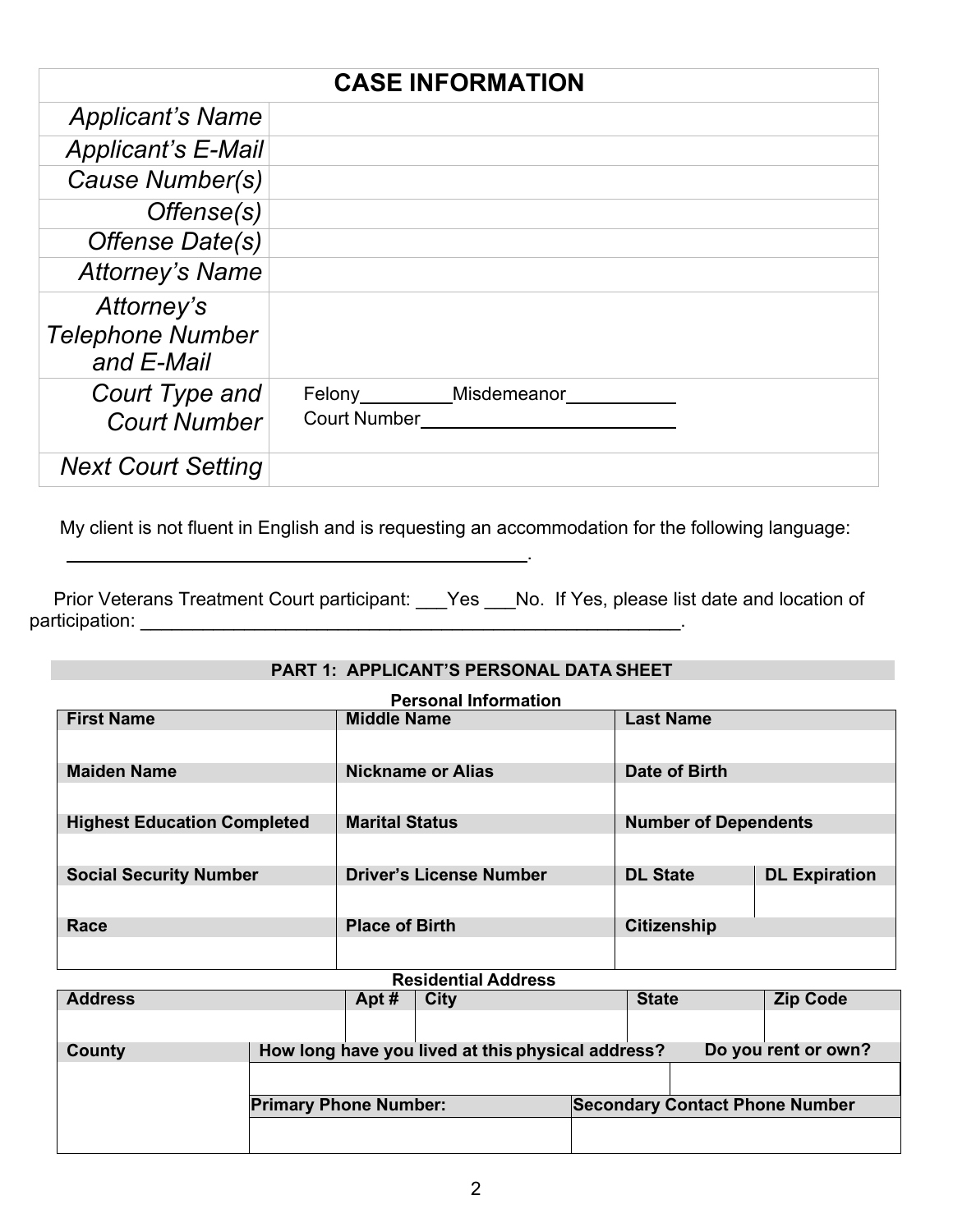# **Employment Information**

| <b>Employment Status (Check One)</b> |                  |                     |                 |  |  |
|--------------------------------------|------------------|---------------------|-----------------|--|--|
| <b>Full-Time</b>                     | <b>Part-time</b> | <b>Not Employed</b> | <b>Disabled</b> |  |  |
| <b>Student</b>                       | <b>Retired</b>   | <b>Contractor</b>   | Homemaker       |  |  |
| Self-Employed                        |                  |                     |                 |  |  |

| <b>Employer</b>   |                          |             | <b>Position/Title</b> |                             |                 |
|-------------------|--------------------------|-------------|-----------------------|-----------------------------|-----------------|
|                   |                          |             |                       |                             |                 |
| <b>Address</b>    | Suite #                  | <b>City</b> |                       | <b>State</b>                | <b>Zip Code</b> |
|                   |                          |             |                       |                             |                 |
|                   |                          |             |                       |                             |                 |
| <b>Work Phone</b> | <b>Supervisor's Name</b> |             |                       | <b>Length of Employment</b> |                 |
|                   |                          |             |                       |                             |                 |
|                   |                          |             |                       |                             |                 |

If you are a student, what school are you attending?

If unemployed, when and where were you last employed?<br>
If unemployed, when and where were you last employed?

# **PART 2: APPLICANT'S MILITARY AND MEDICAL HISTORY**

|  |  | <b>Military Service Information</b> |
|--|--|-------------------------------------|
|--|--|-------------------------------------|

| <b>Branch of Service (Check one)</b>               |                                   |                         |                          |                                  |                                   |  |
|----------------------------------------------------|-----------------------------------|-------------------------|--------------------------|----------------------------------|-----------------------------------|--|
| Army                                               | Navy                              | Marine<br>Air Force     |                          | Coast Guard                      |                                   |  |
| <b>Service Status (Check one)</b>                  |                                   |                         |                          |                                  |                                   |  |
| Active                                             | Reserve                           | Guard                   |                          | Discharged                       | Transitioning Out                 |  |
| Type of Discharge? (Check one)                     |                                   |                         |                          |                                  |                                   |  |
| Honorable                                          | General<br><b>Under Honorable</b> | Other<br>than Honorable | <b>Bad</b><br>Conduct    | <b>Dishonorable</b><br>Discharge | <b>Dismissal</b>                  |  |
| Rank?                                              |                                   |                         | <b>Dates of Service?</b> |                                  | <b>Deployments?</b>               |  |
| <b>VA DISADIIITY</b><br><b>Rating?</b>             |                                   |                         |                          |                                  | $Yes \Box No$<br>if yes dates and |  |
| <b>Combat Injury?</b><br>If yes, injury<br>details | <b>Yes</b><br><b>No</b>           |                         |                          |                                  | <b>locations</b>                  |  |
| <b>Details</b>                                     |                                   |                         |                          |                                  |                                   |  |
|                                                    |                                   |                         |                          |                                  |                                   |  |
|                                                    |                                   |                         |                          |                                  |                                   |  |
|                                                    |                                   |                         |                          |                                  |                                   |  |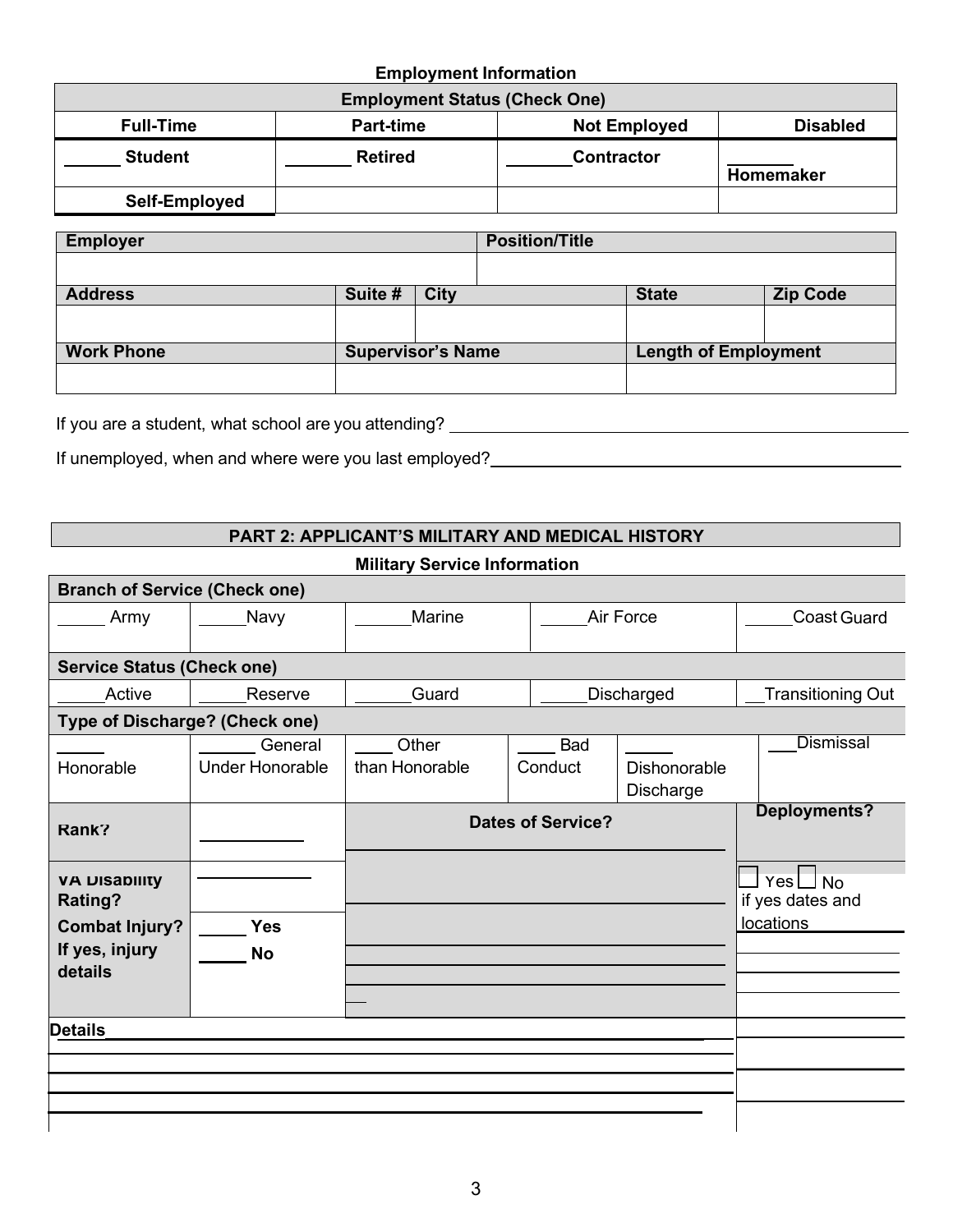| <b>Medical Information</b>                                                              |                                                                |  |                                                   |            |  |                                           |  |
|-----------------------------------------------------------------------------------------|----------------------------------------------------------------|--|---------------------------------------------------|------------|--|-------------------------------------------|--|
| Have you been diagnosed with (check all that applies)                                   |                                                                |  |                                                   |            |  |                                           |  |
| <b>TBI</b>                                                                              | PTSD________Anxiety________Depression                          |  |                                                   |            |  |                                           |  |
|                                                                                         | Other service-connected mental health diagnosis?               |  | Yes                                               |            |  | <b>No</b>                                 |  |
| List:                                                                                   |                                                                |  |                                                   |            |  |                                           |  |
| abuse program?                                                                          | Are you currently in or have you ever been through a substance |  |                                                   |            |  | <b>Sand Strip Yes No</b>                  |  |
| Type of Program and dates attended?                                                     |                                                                |  |                                                   |            |  |                                           |  |
| Inpatient                                                                               | Outpatient                                                     |  | $\overline{\phantom{a}}$ AA<br><b>Dates Dates</b> |            |  | $\overline{\phantom{a}}$ NA<br>Dates      |  |
| Dates __________                                                                        | Dates                                                          |  |                                                   |            |  |                                           |  |
| Have you had prior treatment for alcohol or substance abuse or mental health treatment? |                                                                |  |                                                   |            |  |                                           |  |
| <b>Yes</b>                                                                              | <b>No</b>                                                      |  |                                                   |            |  |                                           |  |
|                                                                                         |                                                                |  |                                                   |            |  |                                           |  |
| Are you currently seeing a doctor?                                                      |                                                                |  |                                                   | <b>Yes</b> |  | No, if yes, please list                   |  |
| <b>List Names of Doctor(s)?</b>                                                         |                                                                |  | <b>Reason for Seeing?</b>                         |            |  |                                           |  |
|                                                                                         |                                                                |  |                                                   |            |  |                                           |  |
|                                                                                         |                                                                |  |                                                   |            |  |                                           |  |
|                                                                                         |                                                                |  |                                                   |            |  |                                           |  |
|                                                                                         |                                                                |  |                                                   |            |  |                                           |  |
|                                                                                         |                                                                |  |                                                   |            |  |                                           |  |
| Are you currently taking medication?                                                    |                                                                |  |                                                   | <b>Yes</b> |  | No, if yes, please list                   |  |
|                                                                                         | <b>Name of Medication</b>                                      |  |                                                   |            |  | <b>Reason for Taking this Medication?</b> |  |
|                                                                                         |                                                                |  |                                                   |            |  |                                           |  |
|                                                                                         |                                                                |  |                                                   |            |  |                                           |  |
|                                                                                         |                                                                |  |                                                   |            |  |                                           |  |
|                                                                                         |                                                                |  |                                                   |            |  |                                           |  |
|                                                                                         |                                                                |  |                                                   |            |  |                                           |  |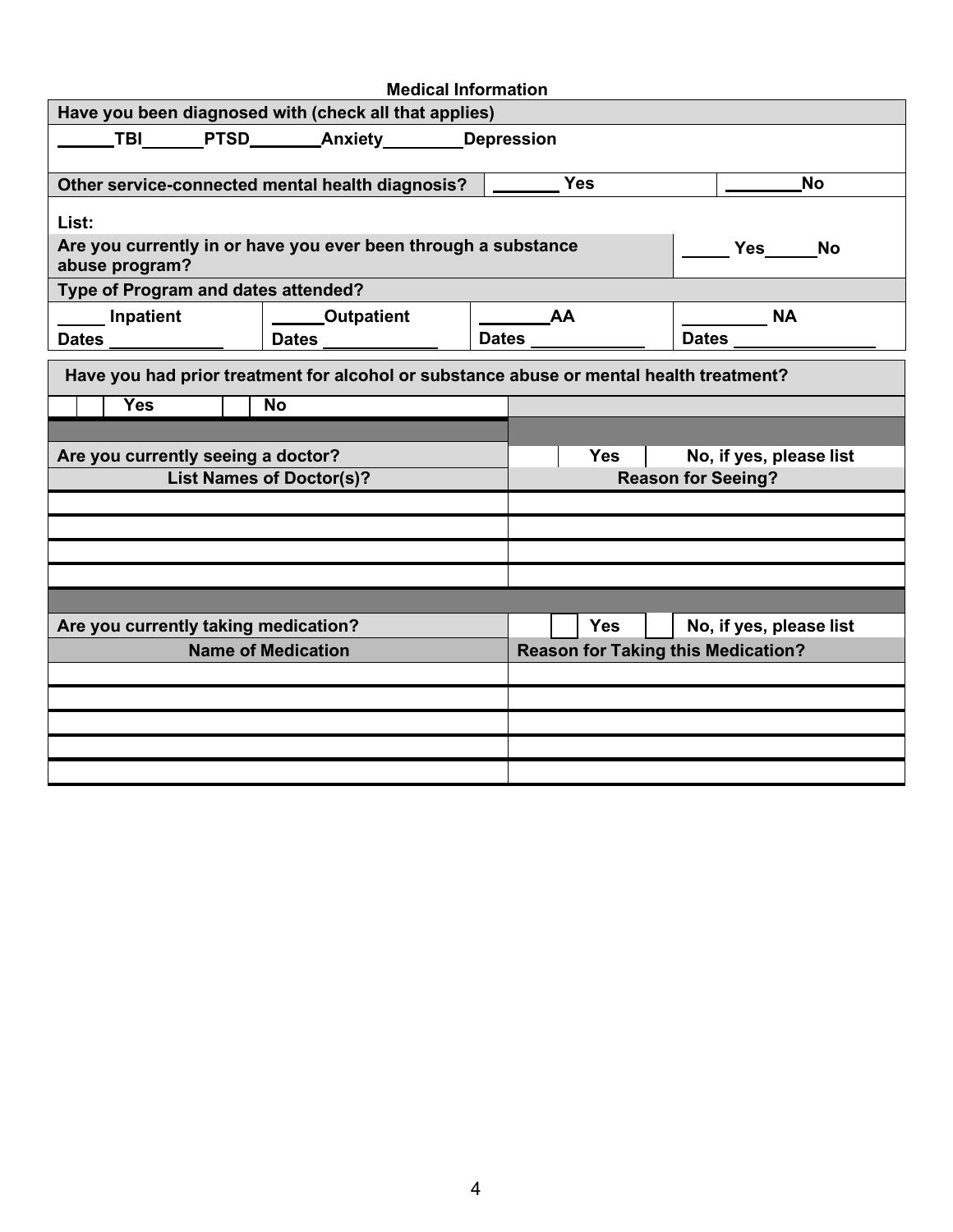#### **PART 3: PRIOR CONTACTS WITH THE CRIMINAL JUSTICESYSTEM**

Prior contacts with the criminal justice system include but are not limited to juvenile records (*regardless of disposition*), adult arrests or citations (*regardless of disposition*), out-of-state arrests or citations (*regardless of disposition*), offenses for Minor in Possession of Alcohol, Minor in Consumption of Alcohol, Public Intoxication, Class "C" Assault, and Possession of Drug Paraphernalia (*regardless of disposition*). The application must be supplemented if contact with the Criminal Justice System occurs after the *Application* is filed. This section does not include traffic citations.

| <b>Date of Arrest/Citation</b> | <b>Place of Arrest/Citation</b> | <b>Offense</b> | <b>Disposition</b> |
|--------------------------------|---------------------------------|----------------|--------------------|
|                                |                                 |                |                    |
|                                |                                 |                |                    |
|                                |                                 |                |                    |
|                                |                                 |                |                    |
|                                |                                 |                |                    |
|                                |                                 |                |                    |
|                                |                                 |                |                    |
|                                |                                 |                |                    |
|                                |                                 |                |                    |
|                                |                                 |                |                    |
|                                |                                 |                |                    |
|                                |                                 |                |                    |
|                                |                                 |                |                    |
|                                |                                 |                |                    |
|                                |                                 |                |                    |
|                                |                                 |                |                    |
|                                |                                 |                |                    |
|                                |                                 |                |                    |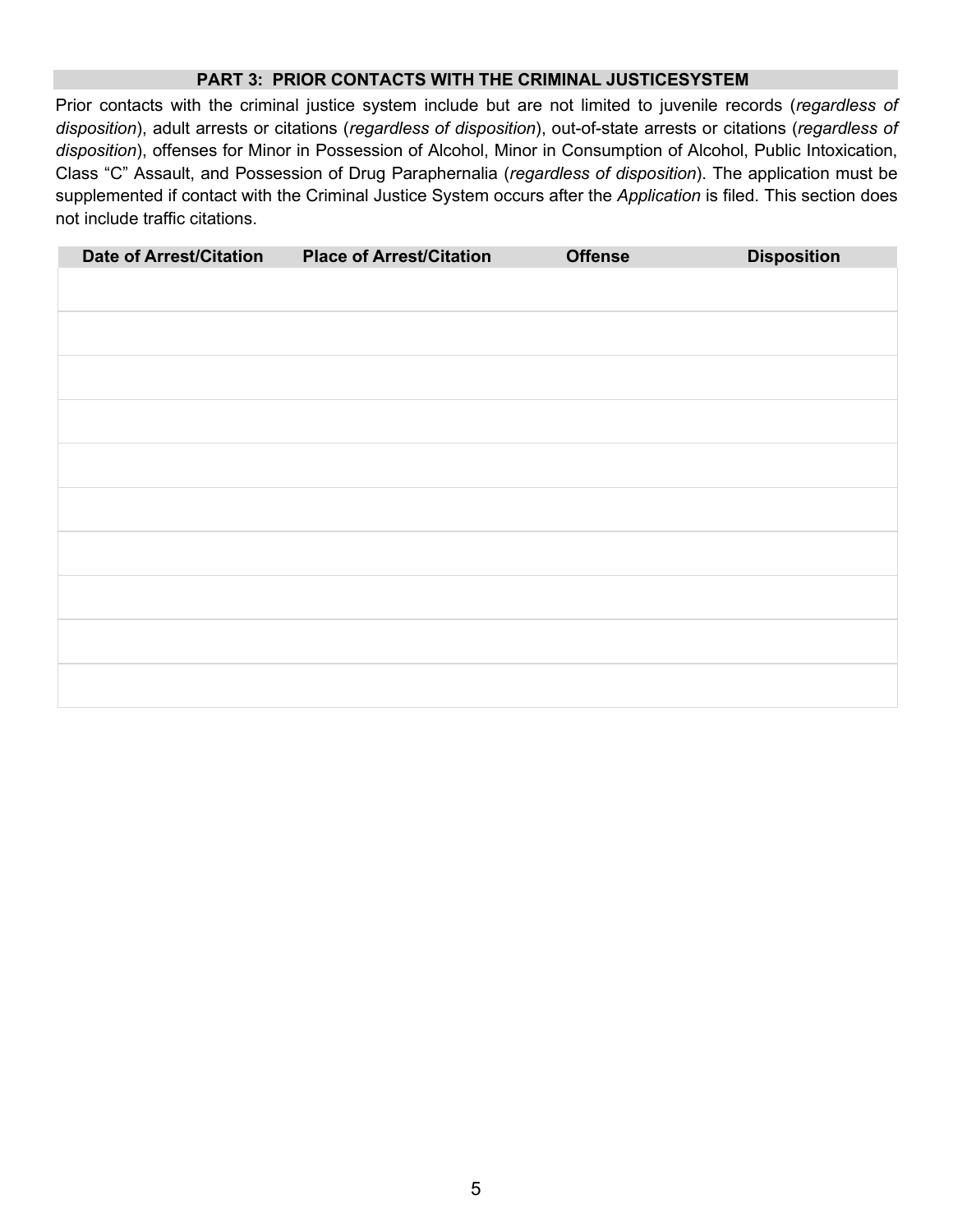#### **PART 4: DEFENDANT'S STATEMENT OF THE OFFENSE**

Please explain in your own words how you believe your experience during military service contributed to the conduct that result in your arrest.

Explain why you want to participate in the program and what you hope the court will help you accomplish.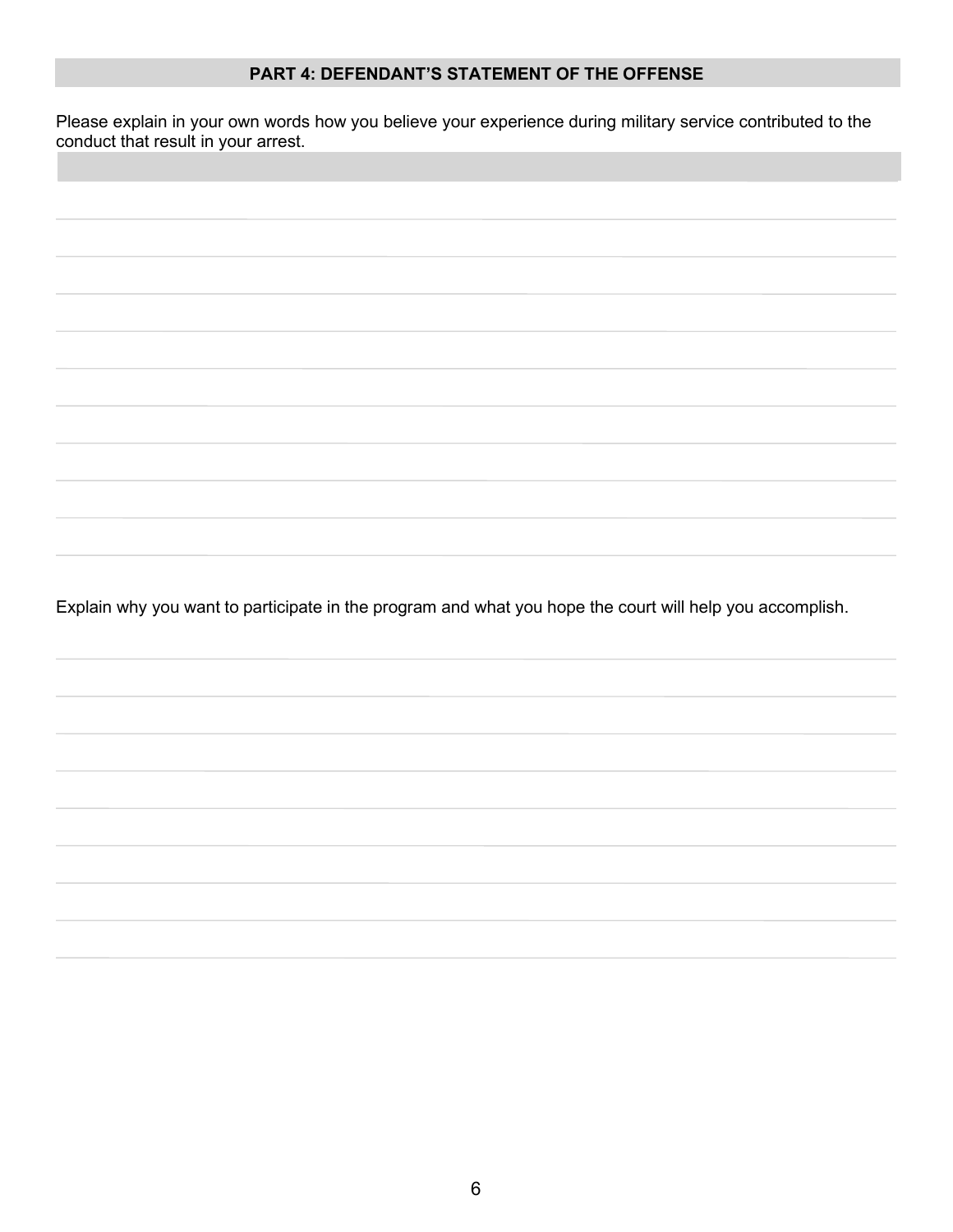### *Attorney of Record*

I, **I**, as attorney of record for Defendant, certify that I have explained to the Defendant he or she must attend and complete a treatment assessment prior to admission into the court. I have also informed the Defendant if he or she is accepted into the program, he or she may be required to pay fees for required classes, ignition interlock (or other alcohol monitoring devices), and any restitution owed on the case (including DPS Lab testing fees). I explained to the Defendant that any weapon seized for any reason as a part of this case may require forfeiture in order to gain admission in into theprogram.

## **ATTORNEY FOR DEFENDANT DATE**

## *Applicant*

I, the state of the veteral part of the Veterans of the Veterans of record about the Veterans in the Veterans Treatment Court. I understand that the prosecutor may offer me admission into the court on the diversion track or on a probation track. If I am offered acceptance into the court on the diversion track, I understand that I can withdraw from the program at any time and that my case will return to the regular casedocket.

I understand that I must complete the required treatment assessment(s) in order for a treatment plan to be developed. I understand failure to attend the assessment or giving false answers during the assessment may result in the denial of my application. I understand the final decision to proceed with or to divert from prosecution of my case rests with the County Attorney's Office.

*I certify the information contained in this application is true and correct.*

**APPLICANT DATE**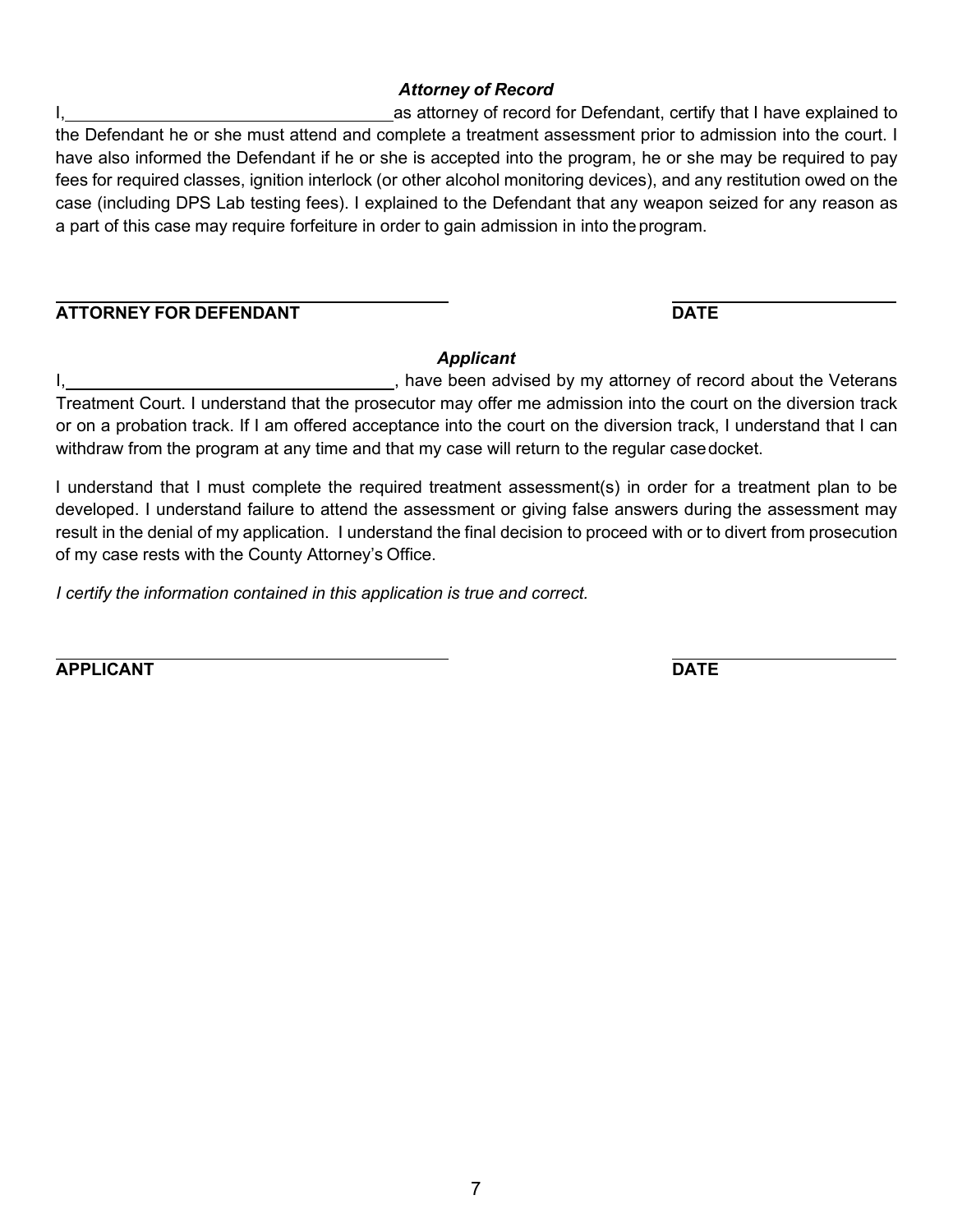| <b>Department of Veterans Affairs</b>                                                                                                                                                                                                                                                                                                                                                                                                                                                                                                                                                                                                                                                                                                                                                                                                                                                                                                                                                                                                                                                                                                                                                                                                                                                                                                                                                                              | <b>REQUEST FOR AND AUTHORIZATION TO</b>                                                                         |                   |                      |
|--------------------------------------------------------------------------------------------------------------------------------------------------------------------------------------------------------------------------------------------------------------------------------------------------------------------------------------------------------------------------------------------------------------------------------------------------------------------------------------------------------------------------------------------------------------------------------------------------------------------------------------------------------------------------------------------------------------------------------------------------------------------------------------------------------------------------------------------------------------------------------------------------------------------------------------------------------------------------------------------------------------------------------------------------------------------------------------------------------------------------------------------------------------------------------------------------------------------------------------------------------------------------------------------------------------------------------------------------------------------------------------------------------------------|-----------------------------------------------------------------------------------------------------------------|-------------------|----------------------|
|                                                                                                                                                                                                                                                                                                                                                                                                                                                                                                                                                                                                                                                                                                                                                                                                                                                                                                                                                                                                                                                                                                                                                                                                                                                                                                                                                                                                                    | <b>RELEASE HEALTH INFORMATION</b>                                                                               |                   |                      |
| PRIVACY ACT INFORMATION: The execution of this form does not authorize the release of information other than that specifically described below. The information<br>requested on this form is solicited under Title 38 U.S.C. The form authorizes release of information in accordance with the Health Insurance Portability and Accountability<br>Act, 45 CFR Parts 160 and 164; 5 U.S.C. 552a; and 38 U.S.C. 5701 and 7332 that you specify. Your disclosure of the information requested on this form is voluntary.<br>However, if the information including the last four of your Social Security Number (SSN) and Date of Birth (used to locate records for release) is not furnished completely<br>and accurately, VA will be unable to comply with the request. The Veterans Health Administration may not condition treatment, payment, enrollment or eligibility on<br>signing the authorization. VA may disclose the information that you put on the form as permitted by law. VHA may make a "routine use" disclosure of the information as<br>outlined in the Privacy Act system of records notices identified as 24VA10P2 "Patient Medical Record - VA" and in accordance with the VHA Notice of Privacy<br>Practices. VA may also use this information to identify Veterans and persons claiming or receiving VA benefits and their records, and for other purposes authorized or<br>required by law. |                                                                                                                 |                   |                      |
| TO: DEPARTMENT OF VETERANS AFFAIRS (Name and Address of VA Health Care Facility)<br>1901 S. 1st St.                                                                                                                                                                                                                                                                                                                                                                                                                                                                                                                                                                                                                                                                                                                                                                                                                                                                                                                                                                                                                                                                                                                                                                                                                                                                                                                |                                                                                                                 |                   |                      |
| Temple, TX 76504                                                                                                                                                                                                                                                                                                                                                                                                                                                                                                                                                                                                                                                                                                                                                                                                                                                                                                                                                                                                                                                                                                                                                                                                                                                                                                                                                                                                   |                                                                                                                 |                   |                      |
| LAST NAME- FIRST NAME- MIDDLE INITIAL                                                                                                                                                                                                                                                                                                                                                                                                                                                                                                                                                                                                                                                                                                                                                                                                                                                                                                                                                                                                                                                                                                                                                                                                                                                                                                                                                                              |                                                                                                                 | <b>LAST 4 SSN</b> | <b>DATE OF BIRTH</b> |
| NAME AND ADDRESS OF ORGANIZATION, INDIVIDUAL, OR TITLE OF INDIVIDUAL TO WHOM INFORMATION IS TO BE RELEASED                                                                                                                                                                                                                                                                                                                                                                                                                                                                                                                                                                                                                                                                                                                                                                                                                                                                                                                                                                                                                                                                                                                                                                                                                                                                                                         |                                                                                                                 |                   |                      |
| Williamson Co. Veterans Treatment court team - all affiliated individuals, agencies,<br>attorneys, and court evaluators. Veteran also agrees to guests of the court/research<br>investigators.                                                                                                                                                                                                                                                                                                                                                                                                                                                                                                                                                                                                                                                                                                                                                                                                                                                                                                                                                                                                                                                                                                                                                                                                                     |                                                                                                                 |                   |                      |
|                                                                                                                                                                                                                                                                                                                                                                                                                                                                                                                                                                                                                                                                                                                                                                                                                                                                                                                                                                                                                                                                                                                                                                                                                                                                                                                                                                                                                    | <b>VETERAN'S REQUEST</b>                                                                                        |                   |                      |
| I request and authorize Department of Veterans Affairs to release the information specified below to the organization, or individual named on this<br>request. I understand that the information to be released includes information regarding the following condition(s):<br>$\boldsymbol{\times}$<br><b>DRUG ABUSE</b>                                                                                                                                                                                                                                                                                                                                                                                                                                                                                                                                                                                                                                                                                                                                                                                                                                                                                                                                                                                                                                                                                           | SICKLE CELL ANEMIA                                                                                              |                   |                      |
|                                                                                                                                                                                                                                                                                                                                                                                                                                                                                                                                                                                                                                                                                                                                                                                                                                                                                                                                                                                                                                                                                                                                                                                                                                                                                                                                                                                                                    |                                                                                                                 |                   |                      |
| ×<br>ALCOHOLISM OR ALCOHOL ABUSE                                                                                                                                                                                                                                                                                                                                                                                                                                                                                                                                                                                                                                                                                                                                                                                                                                                                                                                                                                                                                                                                                                                                                                                                                                                                                                                                                                                   | TESTING FOR OR INFECTION WITH HUMAN IMMUNODEFICIENCY VIRUS (HIV)<br><b>DESCRIPTION OF INFORMATION REQUESTED</b> |                   |                      |
| Check applicable box(es) and state the extent or nature of information to be provided:                                                                                                                                                                                                                                                                                                                                                                                                                                                                                                                                                                                                                                                                                                                                                                                                                                                                                                                                                                                                                                                                                                                                                                                                                                                                                                                             |                                                                                                                 |                   |                      |
| $\vert x \vert$<br>HEALTH SUMMARY (Prior 2 Years)                                                                                                                                                                                                                                                                                                                                                                                                                                                                                                                                                                                                                                                                                                                                                                                                                                                                                                                                                                                                                                                                                                                                                                                                                                                                                                                                                                  |                                                                                                                 |                   |                      |
| $\times$<br>INPATIENT DISCHARGE SUMMARY (Dates):                                                                                                                                                                                                                                                                                                                                                                                                                                                                                                                                                                                                                                                                                                                                                                                                                                                                                                                                                                                                                                                                                                                                                                                                                                                                                                                                                                   |                                                                                                                 |                   |                      |
| <b>PROGRESS NOTES:</b>                                                                                                                                                                                                                                                                                                                                                                                                                                                                                                                                                                                                                                                                                                                                                                                                                                                                                                                                                                                                                                                                                                                                                                                                                                                                                                                                                                                             |                                                                                                                 |                   |                      |
| SPECIFIC CLINICS (Name & Date Range):                                                                                                                                                                                                                                                                                                                                                                                                                                                                                                                                                                                                                                                                                                                                                                                                                                                                                                                                                                                                                                                                                                                                                                                                                                                                                                                                                                              |                                                                                                                 |                   |                      |
| SPECIFIC PROVIDERS (Name & Date Range):                                                                                                                                                                                                                                                                                                                                                                                                                                                                                                                                                                                                                                                                                                                                                                                                                                                                                                                                                                                                                                                                                                                                                                                                                                                                                                                                                                            |                                                                                                                 |                   |                      |
| DATE RANGE:                                                                                                                                                                                                                                                                                                                                                                                                                                                                                                                                                                                                                                                                                                                                                                                                                                                                                                                                                                                                                                                                                                                                                                                                                                                                                                                                                                                                        |                                                                                                                 |                   |                      |
| <b>LAB RESULTS:</b>                                                                                                                                                                                                                                                                                                                                                                                                                                                                                                                                                                                                                                                                                                                                                                                                                                                                                                                                                                                                                                                                                                                                                                                                                                                                                                                                                                                                |                                                                                                                 |                   |                      |
|                                                                                                                                                                                                                                                                                                                                                                                                                                                                                                                                                                                                                                                                                                                                                                                                                                                                                                                                                                                                                                                                                                                                                                                                                                                                                                                                                                                                                    | SPECIFIC TESTS (Name & Date):                                                                                   |                   |                      |
| $\vert$ X DATE RANGE: All past& future drug & alcohol screens deemed appropriate by the court                                                                                                                                                                                                                                                                                                                                                                                                                                                                                                                                                                                                                                                                                                                                                                                                                                                                                                                                                                                                                                                                                                                                                                                                                                                                                                                      |                                                                                                                 |                   |                      |
|                                                                                                                                                                                                                                                                                                                                                                                                                                                                                                                                                                                                                                                                                                                                                                                                                                                                                                                                                                                                                                                                                                                                                                                                                                                                                                                                                                                                                    | RADIOLOGY REPORTS (Name & Date):                                                                                |                   |                      |
| $\vert \times \vert$<br>LIST OF ACTIVE MEDICATIONS                                                                                                                                                                                                                                                                                                                                                                                                                                                                                                                                                                                                                                                                                                                                                                                                                                                                                                                                                                                                                                                                                                                                                                                                                                                                                                                                                                 |                                                                                                                 |                   |                      |
| $\vert\mathsf{X}\vert$<br>OTHER (Describe): Military hx, eligibility for VA services, diagnosis (es), treatment,                                                                                                                                                                                                                                                                                                                                                                                                                                                                                                                                                                                                                                                                                                                                                                                                                                                                                                                                                                                                                                                                                                                                                                                                                                                                                                   |                                                                                                                 |                   |                      |
| Meds, attendance & participation in therapy/groups/appts/lab/drug screen results                                                                                                                                                                                                                                                                                                                                                                                                                                                                                                                                                                                                                                                                                                                                                                                                                                                                                                                                                                                                                                                                                                                                                                                                                                                                                                                                   |                                                                                                                 |                   |                      |
|                                                                                                                                                                                                                                                                                                                                                                                                                                                                                                                                                                                                                                                                                                                                                                                                                                                                                                                                                                                                                                                                                                                                                                                                                                                                                                                                                                                                                    | <b>PURPOSE(S) OR NEED</b>                                                                                       |                   |                      |
| Information is to be used by the individual for:                                                                                                                                                                                                                                                                                                                                                                                                                                                                                                                                                                                                                                                                                                                                                                                                                                                                                                                                                                                                                                                                                                                                                                                                                                                                                                                                                                   |                                                                                                                 |                   |                      |
| LEGAL<br>X TREATMENT<br><b>BENEFITS</b>                                                                                                                                                                                                                                                                                                                                                                                                                                                                                                                                                                                                                                                                                                                                                                                                                                                                                                                                                                                                                                                                                                                                                                                                                                                                                                                                                                            | OTHER (Specify below)                                                                                           |                   |                      |